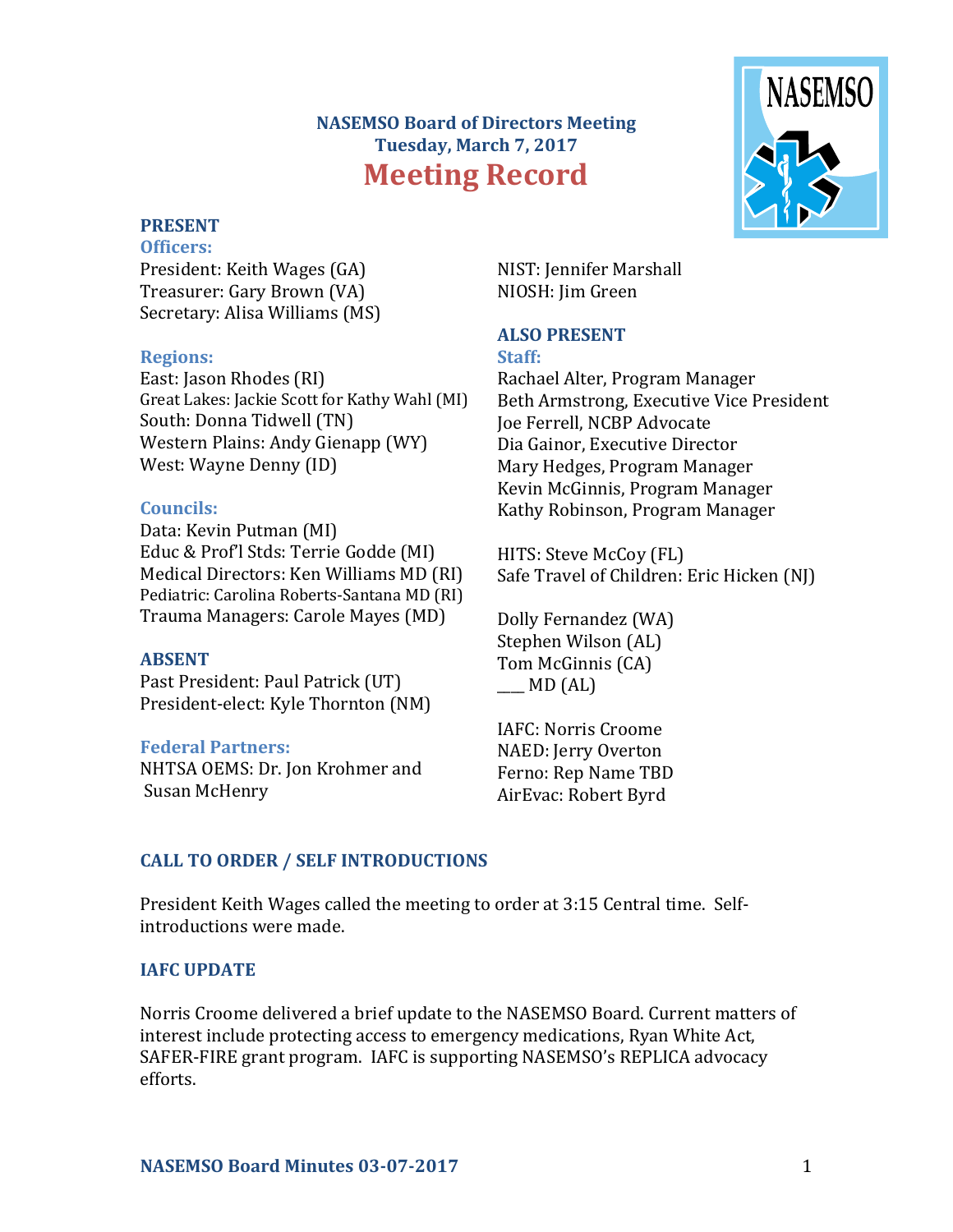#### **SECRETARY'S REPORT**

Alisa Williams presented the previous meeting minutes circulated with the readahead packets. Corrections were made to reflect the presence of Kevin Putman and Carole Mays, and the report of the Data Managers Council.

**ACTION**: Andy Gienapp moved, seconded by Gary Brown to approve the February 9, 2017 meeting record. The vote was unanimous and the motion carried.

# **TREASURER'S REPORT**

**Financial Status** – Treasurer Gary Brown reported that as of February 28, 2017 NASEMSO had current total income of \$1,411031 and expenses of \$1,241,967 yielding \$169,064 net excess and current net assets of \$1,045,004.

**Program Committee** – Gary acknowledged the work of Mary Hedges and other staff to organize the current meeting. He asked for 2018 program planning assistance and shared that Rhode Island staff are helping with potential topics and speakers.

**Future Meeting Locations** – Beth Armstrong reported that staff requested proposals from properties in Denver, Salt Lake City and Kansas City for the 2019 Spring Meeting. Currently, only one viable bid has been received – from a Hyatt in Denver.

# **Staff will seek additional bids in Colorado and report back to the Board.**

#### **For 2020, staff plans to seek options in the West region from Reno and Long Beach.**

Beth reported that she and Michelle Savoie recently completed a successful site inspection and completed negotiations with the Omni in Providence for the May 21- 24, 2018 meeting.

**ACTION**: Donna Tidwell moved, seconded by Andy Gienapp that the Finance and Program Reports be accepted; the vote was unanimous and the motion carried.

#### **PRESIDENT'S REPORT**

Keith Wages conveyed that councils are one of the great strengths of NASEMSO including wonderful staff support; he visited with each one yesterday.

He invited Dr. Jon Krohmer to give a brief report on the Agenda 2050 project.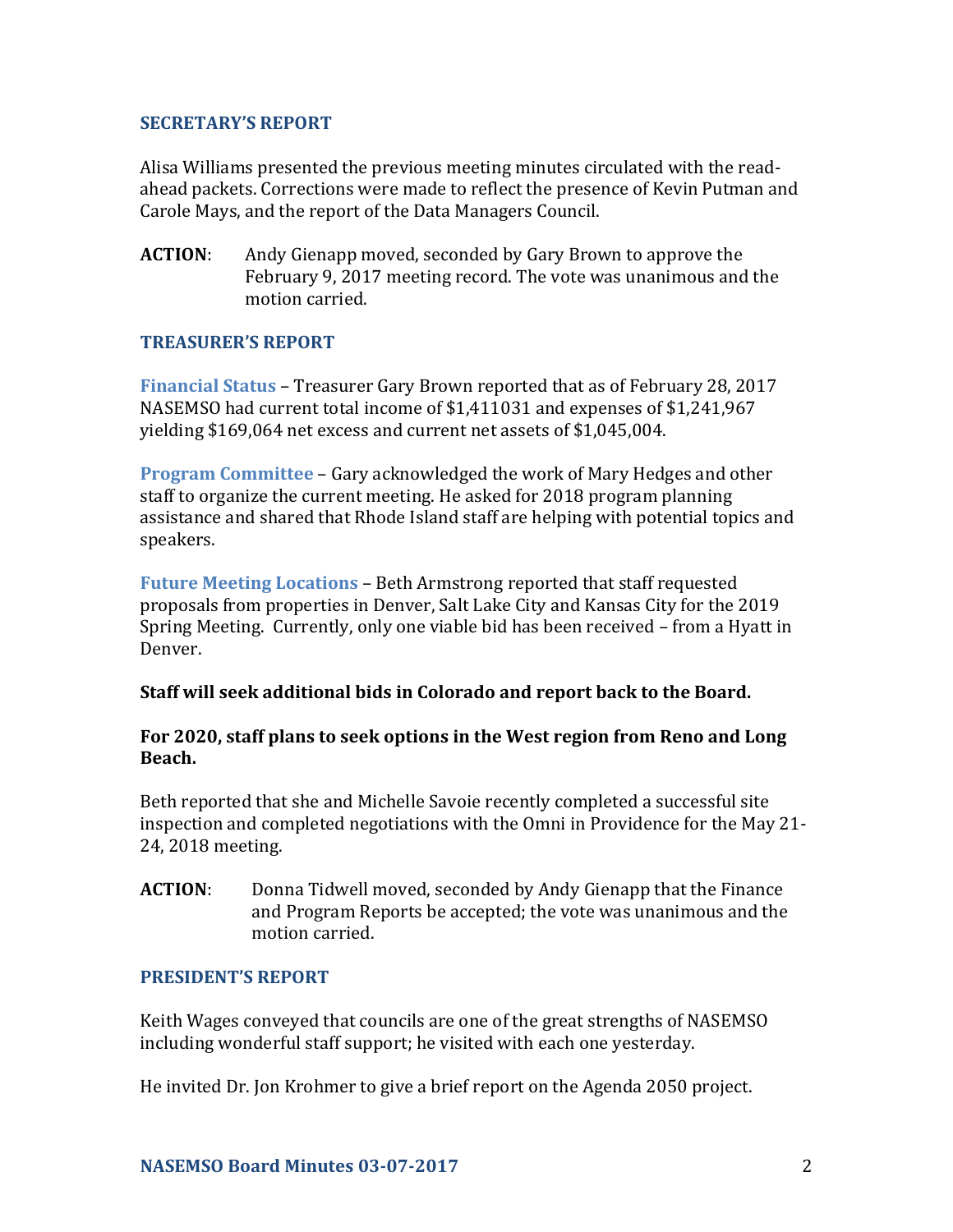#### **EXECUTIVE DIRECTOR'S REPORT**

**NASEM** – Dia shared that the report calls for a national trauma care system and preventable death in the post-crash realm. [www.Nasem.org/traumacare](http://www.nasem.org/traumacare) includes 11 recommendations.

**Road to Zero** – Several DOT agencies joined to eliminate motor vehicle deaths and pledges \$1 million annually to create synergy among the 242 national, state and local organizations that have joined RTZ. Dr. Krohmer thanked Dia especially for supporting their office's efforts to raise RTZ project awareness of EMS concerns and considerations.

**NEPS** – We received a response to our 12-21-2016 submission proposing 2017-18 activity, submitted a revised version per instructions and are currently working to revise this version to respond to additional feedback from NHTSA personnel.

**Fatigue in EMS** – Kathy Robinson reported that the expert panel selected 7 PICO questions resulted in 40,000 articles to be reviewed. Dr. Daniel Patterson will report on findings tomorrow. A supplement will be published to Pre-hospital Emergency Care later this summer.

**SOP Revision Proposal** – Kathy Robinson indicated that the SME panel has been selected comprised of representatives from Current activity is a literature review and meeting planning.

**Baylor EIIC** – work continues to stand this up as the "new" resource center for EMSC. Rachael Alter is part of their state partnership domain; she attends frequent meetings.

**ASPR Transport of Highly Infectious Patients** – to create resources associated to the interfacility and interstate transport of patients with highly infected disease. A capability assessment tool, a transport planning template and designed exercises for states use are being produced. Jackie Scott offered Michigan's work products.

**UNC National Collaborative for Bio-Preparedness** – Joe Ferrell indicated that NASEMSO began this project recently. To date there about 12 states in some stage of engagement.

**NREMT REPLICA** – On behalf of Sue Prentiss, Dia Gainor announced that we are on the cusp of the ninth state's governor signing the bill (Mississippi). It is likely that there will be another state or two enacting the law and causing the CompAct Commission to go live. See [www.emsreplica.org.](http://www.emsreplica.org/)

**CMMI** – Cathview has been engaged by the stroke interests to develop a proposal.

#### **ACTION ITEMS**

**NASEMSO Board Minutes 03-07-2017** 3